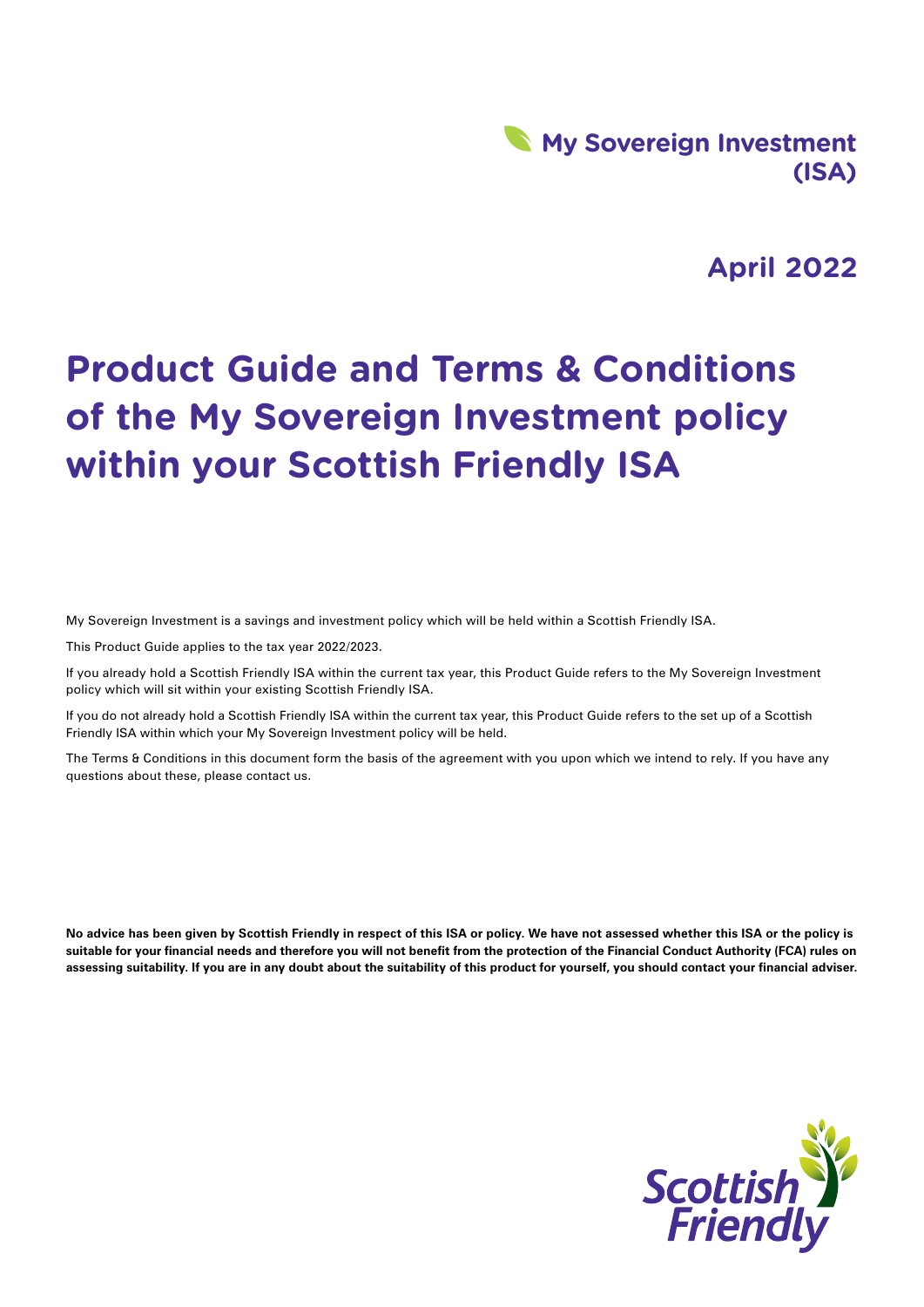## **Helping you decide**

## **What is the purpose of this document?**

**The Financial Conduct Authority is a financial services regulator. It requires us, Scottish Friendly, to give you this important information to help you decide whether the My Sovereign Investment policy within your Scottish Friendly ISA is right for you. You should read this document carefully so that you understand what you are buying and then keep it safe for future reference.**

## **What questions should I ask before I invest?**

In this document we have given you the answers to some important questions. You'll find these on pages 3 to 6.

## **What should I do now?**

Please read the:

- **Product Guide of the My Sovereign Investment policy within your Scottish Friendly ISA.**
- **Terms and Conditions.**

Please keep this document with your investment documentation, which we will send you.

The Terms and Conditions in this document, together with the Application Form, form our standard client agreement upon which we intend to rely. For your own benefit and protection you should read these terms carefully before completing the Application Form. If you do not understand any point, please ask for further information.

#### **Index**

| Product Guide of the My Sovereign Investment policy within your Scottish Friendly ISA                        | $\mathcal{P}$ |
|--------------------------------------------------------------------------------------------------------------|---------------|
| Questions and answers                                                                                        | 3             |
| What is the Scottish Friendly With-Profits fund (Unitised With-Profits)?                                     | 5             |
| Further information                                                                                          | 8             |
| Scottish Friendly ISA Terms and Conditions                                                                   | 10            |
| Additional terms and conditions for the My Sovereign Investment policy held within the Scottish Friendly ISA | 12            |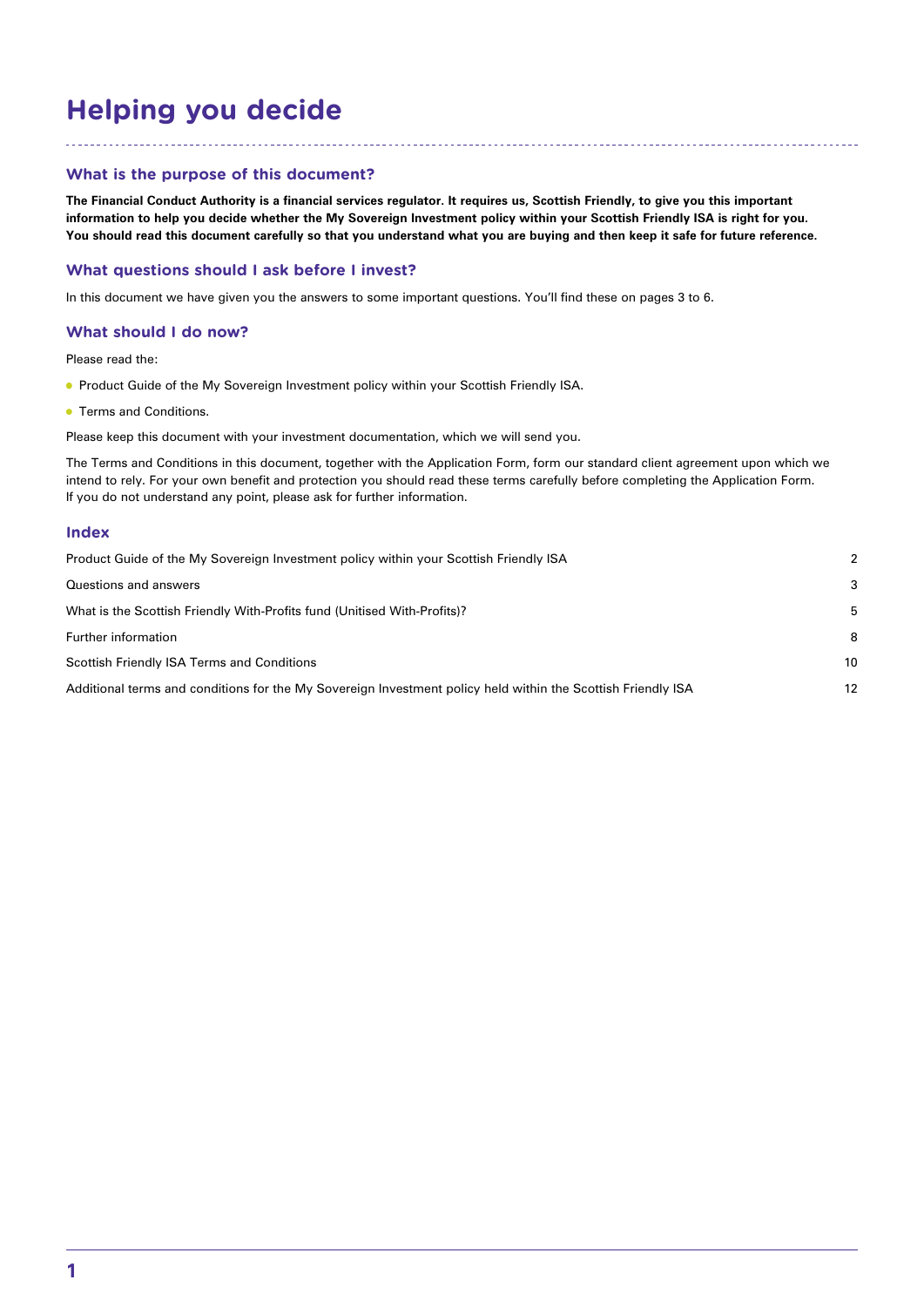## **Product Guide of the My Sovereign Investment policy within your Scottish Friendly ISA April 2022**

## **Its aims**

- To help your investments grow tax-efficiently and provide a tax-free return.
- To enable you to make use of your ISA allowance of up to £20,000 in any tax year.
- To provide potential growth on your investments over the medium to long term (5 years or more) through an investment in our Unitised With-Profits fund.

## **Your investment**

- You can invest as much as you want provided your total investments in any tax year (with your Scottish Friendly ISA and/or a Cash ISA, Innovative Finance ISA or Lifetime ISA with another ISA manager) do not exceed £20,000.
- You can invest monthly by Direct Debit or you can make a lump sum payment by single Direct Debit. The minimum monthly payment is £10 and the minimum lump sum is £100.
- You can stop, restart, raise or lower contributions whenever you like.
- Your money will be invested in a My Sovereign Investment policy, which will be held within your Scottish Friendly ISA. Your money will be invested in Scottish Friendly's Unitised With-Profits fund which aims to combine growth potential with an element of security over the long term. The fund invests in a wide range of stocks and shares, property and fixed interest securities. Full details of the Unitised With-Profits fund is included in this document.
- You have access to your money at all times, although you should expect to leave your money invested for at least 5 years.
- On the 10th anniversary, and subsequent 5th anniversaries, of the start of your My Sovereign Investment policy no market value reduction will apply. This provides you with a guaranteed minimum cash value on these dates. Additionally, provided you haven't taken any withdrawals this will be at least equal to the amount you have invested in your policy. Remember that inflation will reduce what you could buy in the future with what you can get back.
- Your guaranteed cash sum can increase over time.
- If you wish, you can arrange for your payments to automatically increase by 2.5%, 5% or 10% each year. You can stop, increase or reduce the rate of increase at any time.
- There is no limit on the number of policies you can take out within your Scottish Friendly ISA provided you do not exceed your annual ISA investment allowance of £20,000.

## **Risks**

- The actual cash-in value of your My Sovereign Investment policy within a Scottish Friendly ISA will depend on the expenses and performance of the Unitised With-Profits fund. You receive a guaranteed minimum cash sum only if you cash-in on the 10th anniversary, or subsequent 5th anniversaries, of your investment. This guaranteed cash sum will initially be equal to the amount you invest over 10 years. Remember that inflation will reduce what you could buy in the future with what you can get back.
- The value of your investment in the My Sovereign Investment policy can go down as well as up and therefore you could get back less than you have invested.
- **.** There will be risks associated with the Unitised With-Profits fund and therefore you should carefully consider each of these. You can find out more about the specific risks of the fund in this document on pages 5-7.
- If you decide to exercise your right to cancel, you will get back the market value of your investment, which could be more or less than the amount you invested. If your ISA has been set up within 30 days of the cancellation request then your money will be returned and will not be treated as having been paid into an ISA. If your ISA has been set up more than 30 days ago then you will get your money back but it will, with the exception of any transfers, be treated as having been paid into an ISA, and your annual subscription limit will therefore be reduced by this amount.
- The tax treatment of your policy depends on your individual circumstances and the levels and basis of taxation may change in the future. This may reduce the amount you get back or increase the amount of tax you pay.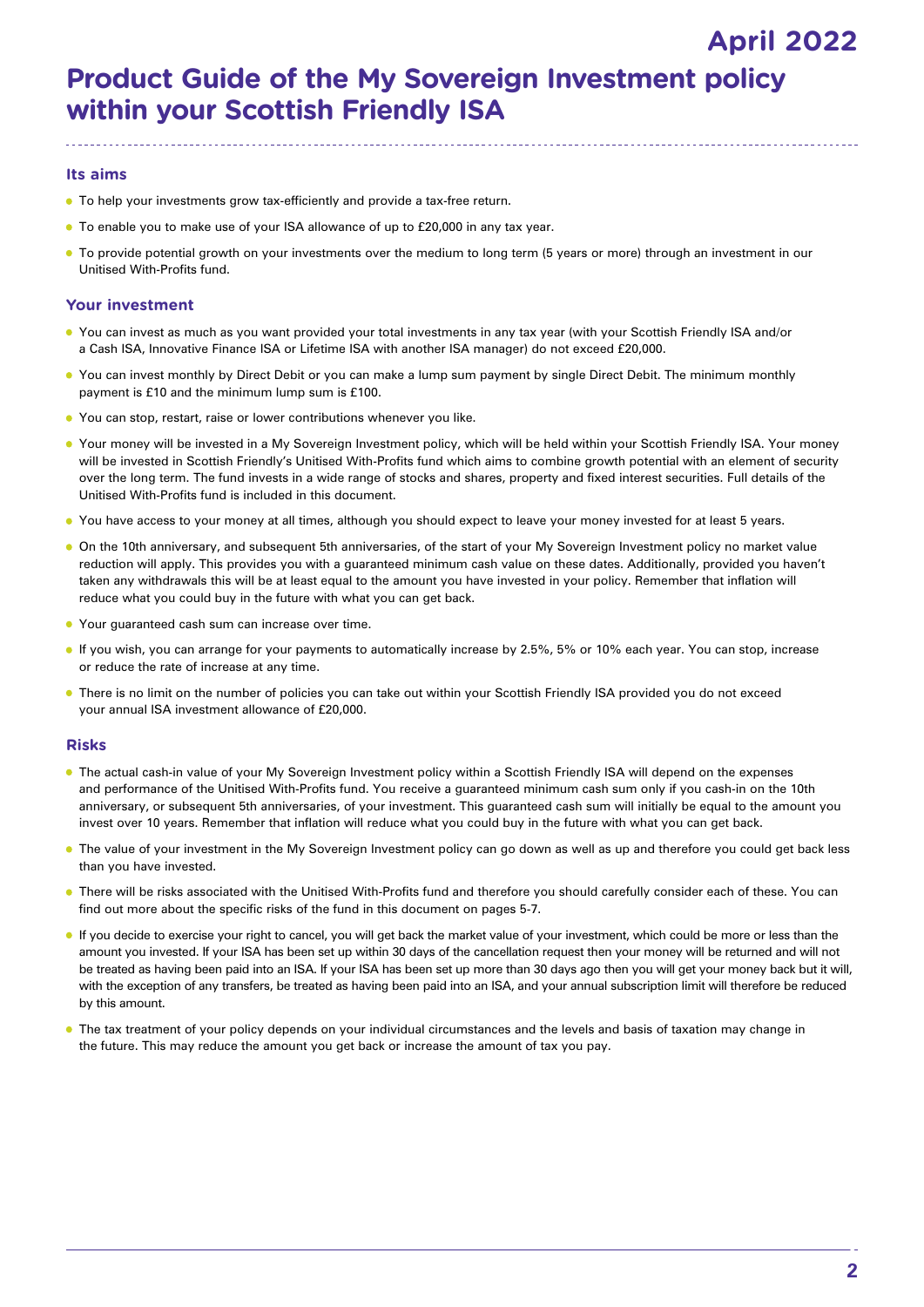## **Questions & answers**

## **Who can apply?**

You are eligible to apply if you are aged 18 or over and a UK resident.

## **Is this policy right for me?**

The My Sovereign Investment policy within your Scottish Friendly ISA is for investors wanting to invest monthly with a minimum intended term of at least 5 years in an arrangement that offers investment growth potential and a degree of security but where you should also be prepared to accept a degree of risk which is explained on pages 5-7 of this document. The policy guarantees you will get back at least the amount you have invested if you cashin on the 10th anniversary of the start date of your policy provided you haven't made any withdrawals.

If you are in any doubt as to the suitability of this plan for your financial needs, you should contact a financial adviser.

## **What is an ISA?**

ISA stands for Individual Savings Account. An ISA allows your savings or investment to grow tax-efficiently.

Under the tax-efficient ISA umbrella you can currently invest in one or more of the following types:

- Cash ISA allows you to save tax efficiently in cash (not offered by Scottish Friendly).
- **•** Innovative Finance ISA allows you to lend to others without paying tax on the interest you earn (not offered by Scottish Friendly).
- Lifetime ISA enables you to invest with a government bonus of 25% of your investment but with penalties for access before the age of 60 or for other than buying your first house under £450,000 (not offered by Scottish Friendly).
- Stocks and Shares ISA also known as an Investment ISA.

Our Stocks and Shares ISA offers a fund that is entitled to invest in a range of assets that include property bonds and cash as well as stock market investments. You can find out more about the Unitised With-Profits fund in this document on pages 5-7.

Your total investments with a Scottish Friendly ISA (or a Cash ISA or Innovative Finance ISA or Lifetime ISA with another ISA Manager) must not exceed £20,000 in any tax year of which up to £4,000 can be allocated to a Lifetime ISA. Scottish Friendly only offers investment into an Investment ISA.

## **Is my Investment ISA a flexible ISA?**

Scottish Friendly does not offer a flexible ISA. A flexible ISA is one that enables you to reinvest any withdrawals you have made from your ISA in any tax year without it counting towards your total contributions in that tax year.

## **Can I have more than one ISA?**

You are entitled to have one Cash ISA, one Innovative Finance ISA, one Lifetime ISA and one Investment ISA in each tax year. You can have your Cash ISA, Innovative Finance ISA, Lifetime ISA and Investment ISA with different ISA managers if you wish.

## **Can I have more than one Investment ISA with Scottish Friendly?**

No. However you are allowed to split your investment with

Scottish Friendly into a number of different policies and an example of this is given below.

## **How can I split my Investment ISA with Scottish Friendly into separate policies?**

Whilst you can only have one Scottish Friendly ISA there are no restrictions on the number of policies you can hold within it.

So rather than lumping all of your ISA money into one pot, you can split it into different policies giving you more control of your investment.

By splitting your investment into different pots (policies), you can tag each one for different saving and investment objectives. For example, you may set up one for each of your children, another for a rainy day and yet another for a car.

There is no limit on the number of policies you can have within your Investment ISA with Scottish Friendly provided your total investment does not exceed the £20,000 annual ISA investment limit. This includes any amount you may have subscribed to a Cash ISA, Innovative Finance ISA or Lifetime ISA.

## **How do I set up a My Sovereign Investment policy within my Scottish Friendly ISA?**

You select at the outset how much you initially want to pay in each month. If you wish, you can also select to automatically increase your payments by 2.5%, 5% or 10% after each 12 month investment period. You can stop or change the rate of increase (subject to a maximum of 10% a year) at any stage.

If you do not already have a Scottish Friendly ISA or an Investment ISA with another ISA Manager in the current tax year, then your ISA and policy come into force when your documentation is issued and your first payment is collected.

Alternatively if you already have a Scottish Friendly ISA, your policy will be added to your existing Scottish Friendly ISA and will come into force when your documentation is issued and your first payment is collected.

Your payments are then invested in a policy which will buy units in the Scottish Friendly Unitised With-Profits fund. Your policy will be held within your ISA.

The fund will be detailed in your personalised illustration which will be issued with your policy document.

You can read about how the fund works on pages 5-7.

#### **How can I pay?**

You can make monthly payments from £10 by regular Direct Debit or single payments from £100 by one-off Direct Debit.

Once you have set up a My Sovereign Investment policy within a Scottish Friendly ISA you can change, stop, decrease or top up your contributions online at **scottishfriendly.co.uk/my-plans** or you can write to us to request a change.

#### **What are the tax advantages?**

You pay no income tax or capital gains tax on investments within your Scottish Friendly ISA. However, the fund in which your policy invests will receive UK dividend income net of corporation tax if it invests in any UK stocks and shares. Tax rules may change in the future.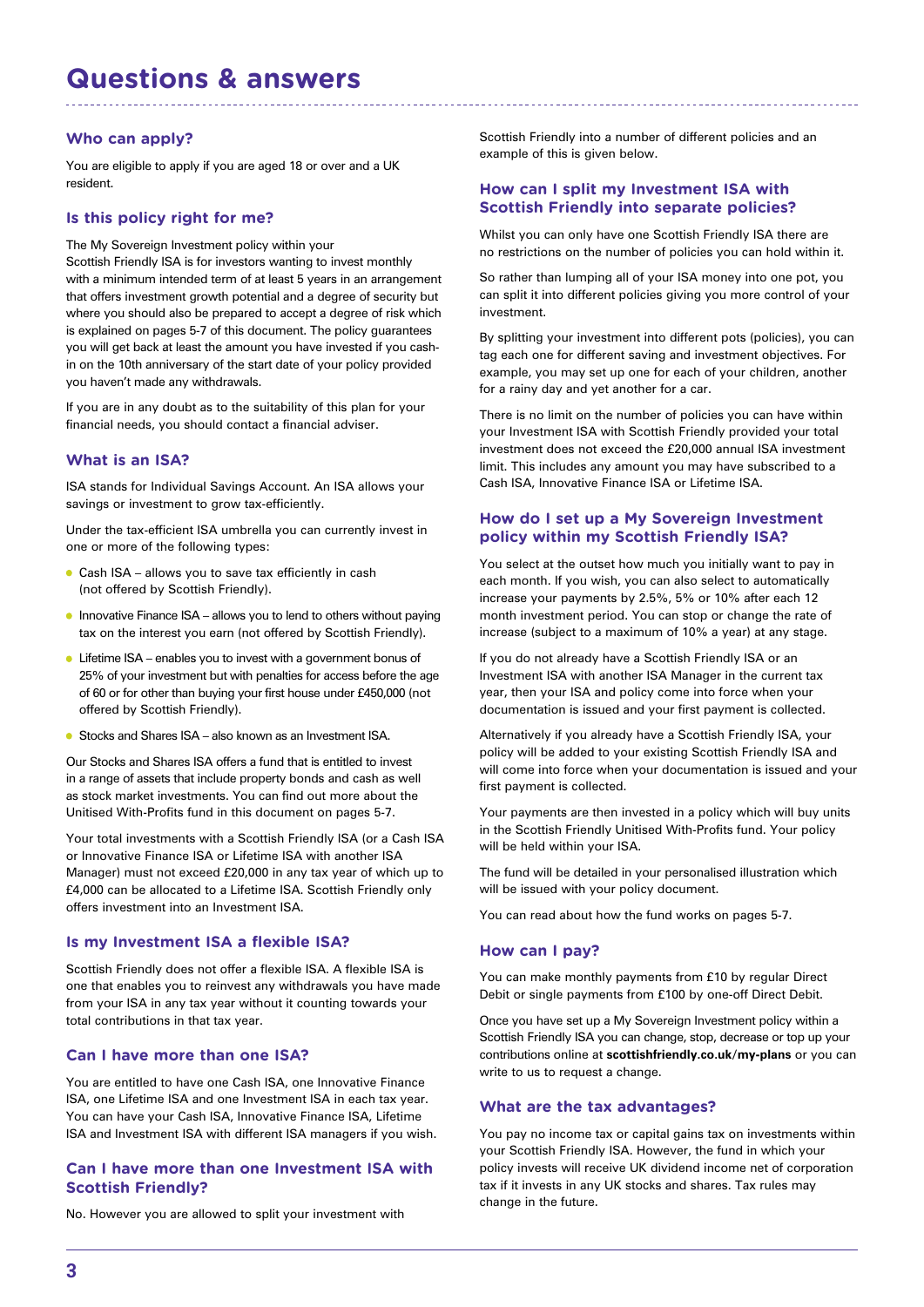## **How do I take money out of a My Sovereign Investment policy?**

You may make a withdrawal by providing our Customer Services Department with signed confirmation of your instructions. Alternatively, you can make a withdrawal online by registering for our online service at **scottishfriendly.co.uk/my-plans**

Withdrawals will be met by cancelling units in your fund within your policy according to your instructions.

Payments will be made within four working days of your units being sold and paid back to the bank account that you use to make your payments.

Where you make a withdrawal in any tax year, your annual allowance will not be affected. This means if you reinvest a withdrawal in the same tax year, it will count as a new subscription in that tax year.

## **How do I find out the current cash-in value of my investment?**

The cash-in value of your holdings with the Unitised With-Profits fund is, broadly, based on the performance of the underlying assets within the With-Profits fund. To calculate this we enhance the value of your units in the With-Profits fund with a Final bonus or reduce them by a Market Value Reduction to produce your cash-in value.

You can find out your current cash-in value by phoning us on **0333 323 5433** or visiting **scottishfriendly.co.uk/my-plans**

## **What happens if I die?**

The death benefit under your My Choice policy within a Scottish Friendly ISA will be paid to your estate. The amount payable on death is 101% of the value of units held within all the policies, within your ISA at the date of written notification of death. The tax advantages of a Scottish Friendly ISA can be transferred to your Spouse or Civil Partner. This allowance is the value of a Scottish Friendly ISA at the date of your death and is in addition to your Spouse or Civil Partner's own ISA allowance.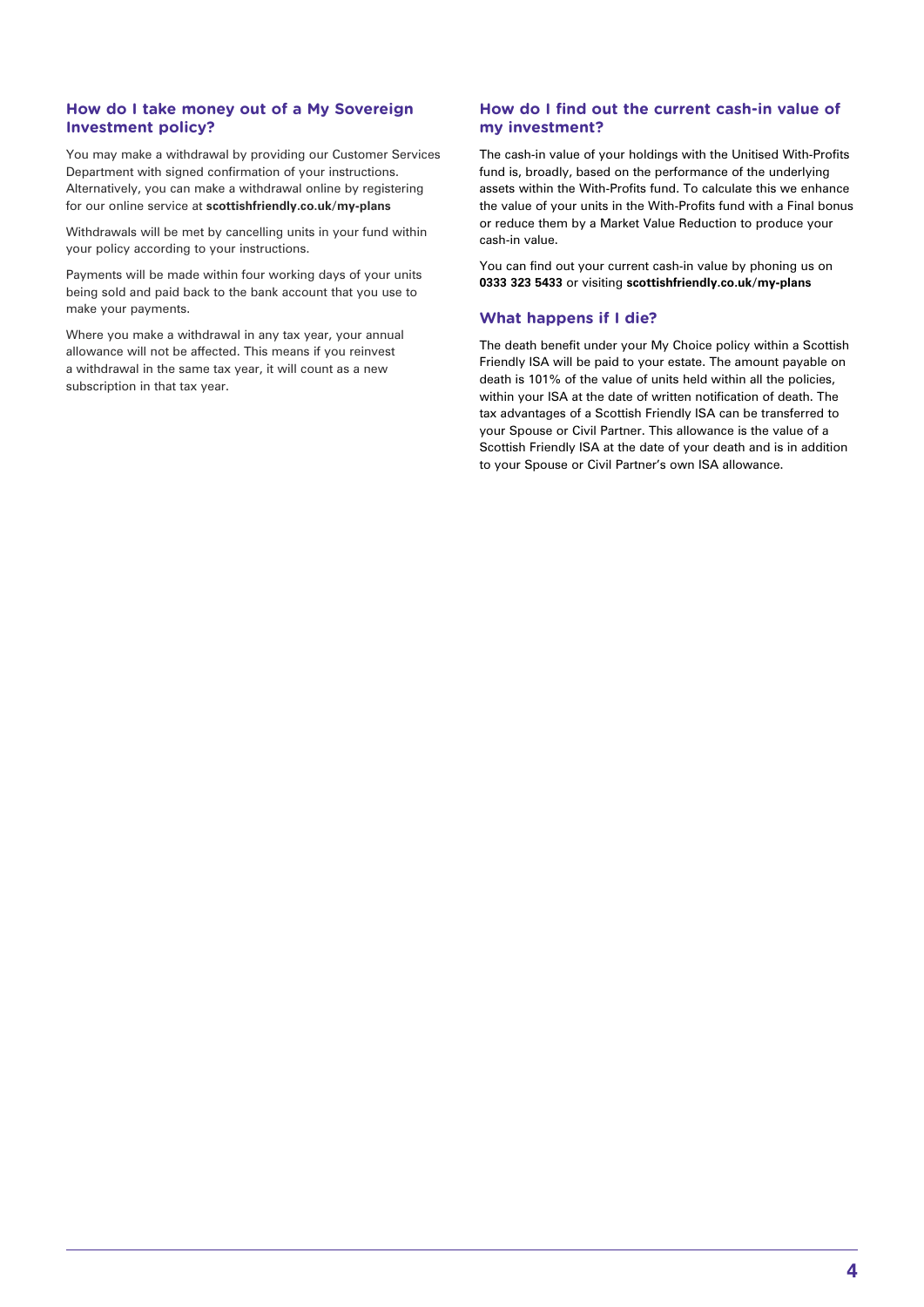## **Unitised With-Profits fund**

## **What is the Scottish Friendly With-Profits fund (Unitised With-Profits)?**

Our Unitised With-Profits fund is a mixed managed fund from Scottish Friendly where premiums are pooled with those of other clients and returns are linked to the performance of the underlying assets within the fund.

Additionally returns are smoothed to reduce some of the ups and downs of the investment market. The fund also provides a guaranteed capital sum in specific circumstances which are explained below.

| <b>Fund specific benefits</b>                                                                                                                                                                                                                                                                                                                                                                                                                                                      | <b>Fund specific risks</b>                                                                                                                                                                                                                                                                                                                                                                                                                                                                                                                                                                                                                                                                                                                          |
|------------------------------------------------------------------------------------------------------------------------------------------------------------------------------------------------------------------------------------------------------------------------------------------------------------------------------------------------------------------------------------------------------------------------------------------------------------------------------------|-----------------------------------------------------------------------------------------------------------------------------------------------------------------------------------------------------------------------------------------------------------------------------------------------------------------------------------------------------------------------------------------------------------------------------------------------------------------------------------------------------------------------------------------------------------------------------------------------------------------------------------------------------------------------------------------------------------------------------------------------------|
| • An investment linked to a portfolio of stock market, property,<br>cash and bond assets.<br>• Give your money the long-term growth potential of a fund<br>that<br>invests across stock market, property, cash and bond assets.<br>• On the 10th anniversary (and each 5th year anniversary<br>thereafter) of your continuous investment in the fund you can<br>receive a guaranteed cash sum which will be equal to the<br>value of units held in the Unitised With-Profits fund. | • Your cash-in value can rise and fall on a daily basis and you<br>could get back less than you have paid in, other than on the<br>10 year anniversary of your continuous investment in the fund.<br>When you cash-in or take a withdrawal from your investment,<br>your unit value may either be increased by a final bonus or<br>reduced by a market value reduction to bring it into line with<br>the performance of the assets within the With-Profits fund.<br>• No market value reduction can apply on the 10 year<br>anniversary of your continuous investment in the fund.<br>Continuous investment means you have maintained at<br>least one full unit in the Unitised With-Profits fund and is<br>measured from the first day you invest. |
| What might I get back from my policy?                                                                                                                                                                                                                                                                                                                                                                                                                                              | For both the regular monthly payments and lump sum investment<br>examples shown in the previous column, please note:                                                                                                                                                                                                                                                                                                                                                                                                                                                                                                                                                                                                                                |

The amount you will get back from your My Sovereign Investment policy will depend on how much you have paid in, the length of time it has been invested, the investment performance in the fund over this time and the amount of money, if any, you have taken out of your policy.

#### **A. Regular monthly payments**

If you invest an initial monthly payment of £30, escalating by 5% each year for 10 years (total amount invested £4,529) with a 100% investment in the Unitised With-Profits fund, the figures below shows how much your My Sovereign Investment policy could be worth after charges, growing under three different scenarios:

- If investments grew at 0.5% a year you would get back £4,320.
- If investments grew at 3.5% a year you would get back £4,960.
- If investments grew at 6.5% a year you would get back £5.710.

#### **B. Lump sum investment**

If you invest a single payment of £2,000 for 10 years with a 100% investment in the Unitised With-Profits fund, the figures below shows how much your My Sovereign Investment policy could be worth after charges, growing under three different scenarios:

- If investments grew at 0.5% a year you would get back £1,810.
- If investments grew at 3.5% a year you would get back £2,430.
- **If investments grew at 6.5% a year you would get back £3,230.**

examples shown in the previous column, please note:

- **•** These figures are only examples and are not guaranteed – they are not minimum or maximum amounts. What you will get back depends on how your investment grows and the tax treatment of your investment. For the regular monthly payments the lower projected growth rate of 0.5% provides for a return which is less than the total investment you will make over a 10 year term. This is due to the effect of charges, however you are guaranteed to get back at least what you have invested.
- You could get back more or less than this.
- **•** These yearly growth rates are our reasonable estimate of what the investment returns could be and includes allowance for the provision of your guaranteed minimum cash value but are subject to the maximum rates specified by the Financial Conduct Authority.
- The charges appropriate to a My Sovereign Investment policy have been deducted in calculating the figures shown.
- Do not forget that inflation will reduce what you can buy in the future with the value of your My Sovereign Investment policy within a Scottish Friendly ISA.

We will send you a statement twice a year. Your ISA statement will show the activity that has taken place since your previous statement.

## **How does an investment in the Unitised With-Profits fund work?**

Uniquely when you invest in the Unitised With-Profits fund you'll not only receive a current cash-in value but also a guaranteed minimum cash-in value on specified future guaranteed dates (the first of which is 10 years from the date you started to invest in the fund).

Your investment will purchase units in the Unitised With-Profits fund. The price of these units cannot fall but they can grow over time through a daily growth rate (which could be 0%) which will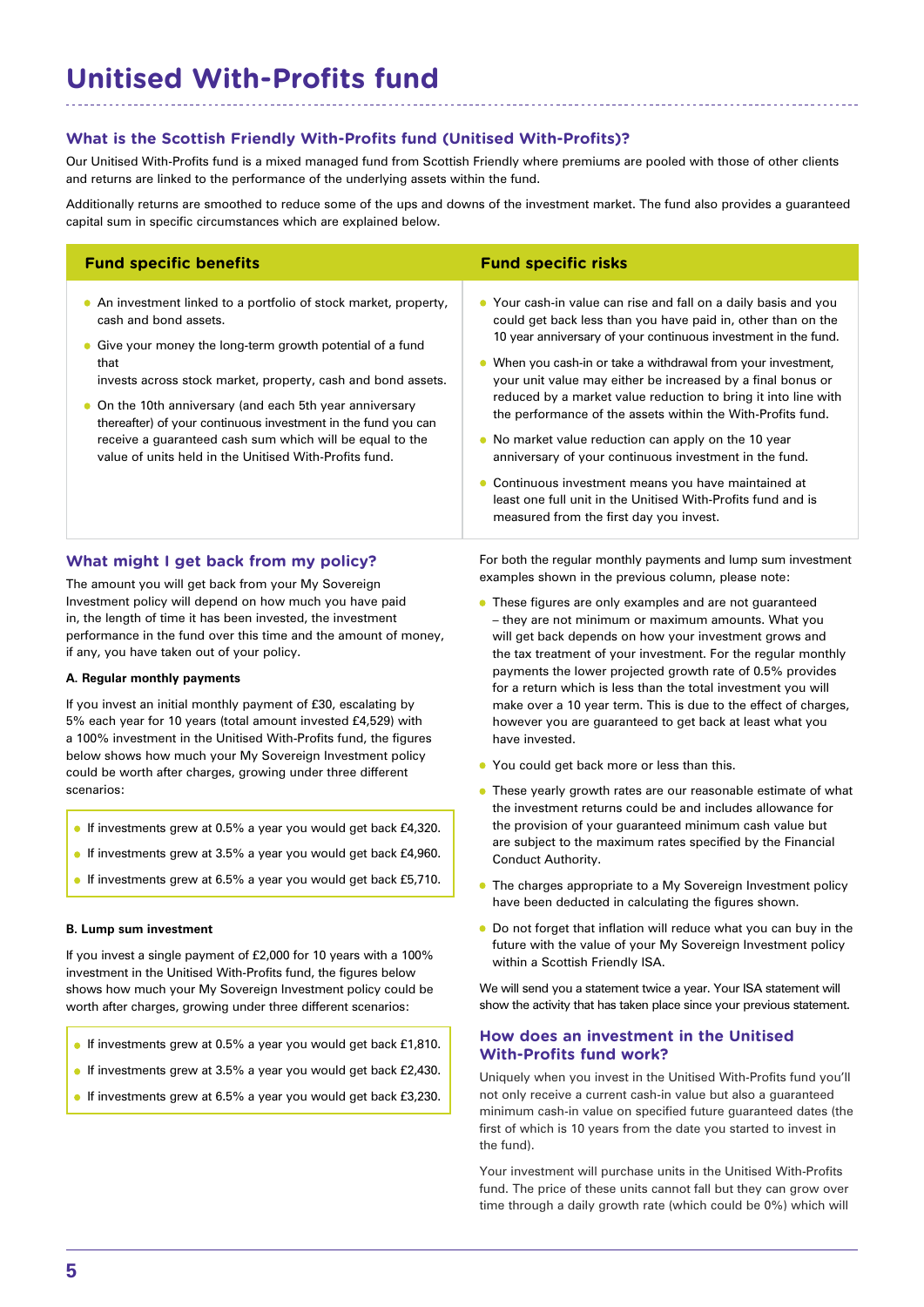be applied to the unit price. This is known as a regular bonus.

The value of these units provides you with your guaranteed minimum cash-in value on your guaranteed date.

Your current cash-in value is determined by taking the value of your units and applying a final bonus or market value reduction to your holdings and these are explained below.

#### **How is the daily rate of growth determined?**

The rate of growth (if any) we apply to the unit price in the Unitised With-Profits fund is usually determined once a year, but in extreme circumstances this could change more frequently and it could fall to zero. This is known as the regular bonus rate.

The amount of regular bonus is set at a level that takes account of the investments within the fund and the projected final pay-out on policies. The level is set with the intention of allowing Scottish Friendly to pay a final bonus.

## **How are final bonuses or market value reductions determined?**

If the performance of the underlying investments within the Unitised With-Profits fund has been good then the value of your units may be enhanced by a final bonus. Alternatively, if the performance of the underlying investments within the fund have been poor, a Market Value Reduction (MVR) may apply, which reduces the value of your units. In all cases final bonuses and MVRs are subject to smoothing (see below) furthermore all bonuses and MVRs are determined by Scottish Friendly based on the profits we make and how we decide to distribute them.

Remember that your investment will still be subject to a guaranteed minimum cash-in value on your future guaranteed dates.

### **What will determine my future guaranteed dates?**

Your first future guaranteed date is the 10th anniversary of a continuous investment in the Unitised With-Profits fund. If you haven't made any withdrawals or switched out of the fund, this will be at least equal to the value of all the premiums you have invested in the Unitised With-Profits fund. Remember you could receive a final bonus so the value of your units in the Unitised With-Profits fund is simply the minimum you could receive on that date.

The 10th anniversary is measured from the first date of your investment in the Unitised With-Profits fund within your policy (whether you invest directly or switch investments in from another fund) and will require you to have kept at least one unit in the Unitised With-Profits fund within your policy throughout the 10 years for this guarantee to apply. If you invest for longer than 10 years your future guaranteed date moves on to the next 5th anniversary, for example on the 15th anniversary, the 20th anniversary, etc.

#### **What is smoothing?**

When applying a final bonus or MVR, Scottish Friendly aims to ensure that pay-outs remain in line with the amount you would receive had you invested directly in the underlying assets within the Unitised With-Profits fund. To help smooth out these adjustments, rates are normally rounded to the nearest 5%.

### **How does Scottish Friendly decide what the Unitised With-Profits fund invests in?**

Normally between 20% and 70% of the assets backing your policy will be invested in shares and property with the rest in cash, government and corporate bonds. The value of the underlying assets within the Unitised With-Profits fund is closely

monitored against the amount required to pay guaranteed benefits. If the amount should fall close to the minimum value, the proportion of assets held in shares and property could be significantly reduced.

The investment strategy is reviewed at least once a year and the investment outlook and performance monitored at least monthly. The fund will be managed according to the full Principles and Practices of Financial Management available via our website or on request. You will be notified at least 3 months in advance of any changes to principles governing the fund.

Scottish Friendly will always hold more assets than it needs to deliver the benefits promised to members. These support assets are also used to provide additional security and fund policy smoothing.

## **How does Scottish Friendly manage business risks?**

The fund is managed to maximise growth whilst limiting risk to an acceptable level, as well as meeting all legal and regulatory requirements. The risks the fund is exposed to include new business costs, administration costs, other business ventures and supporting guaranteed benefits for specific policyholders, should the assets set aside become unable to support it.

Every year the Board will report to members confirming that the fund has been managed in accordance with its principles and practices, noting any discretion exercised under advice from the fund's With-Profits Actuary.

## **How do I find out the current cash-in value of my investment in the Unitised With-Profits fund?**

The cash-in value of your holdings with the Unitised With-Profits fund is, broadly, based on the performance of the underlying assets within the Unitised With-Profits fund. To calculate this we enhance the value of your units in the Unitised With-Profits fund by a final bonus or reduce them with a market value reduction to produce your cash-in value. You can find out your current cash-in value by phoning us on 0333 323 5433 or visiting www. scottishfriendly.co.uk/my-plans

#### **What are my charges?**

Any expenses will be charged for by a reduction in the bonuses declared in the With-Profits fund and this reduction is assumed to be 1.5% of the value of the fund every year deducted on a daily basis.

We have taken account of all these charges in the figures shown in these examples. They could increase in the future if our costs increase more than expected.

#### **A. Regular monthly payments**

If you invest an initial monthly payment of £30, escalating by 5% each year, for 10 years (total amount invested £4,529), the effect of charges on your payments are set out on the next page.

The figures apply to investments in the With-Profits fund. The last two columns assume that your money will grow by 3.5% a year.

WARNING – if you cash-in especially in the early years, you could get back less than you have paid in.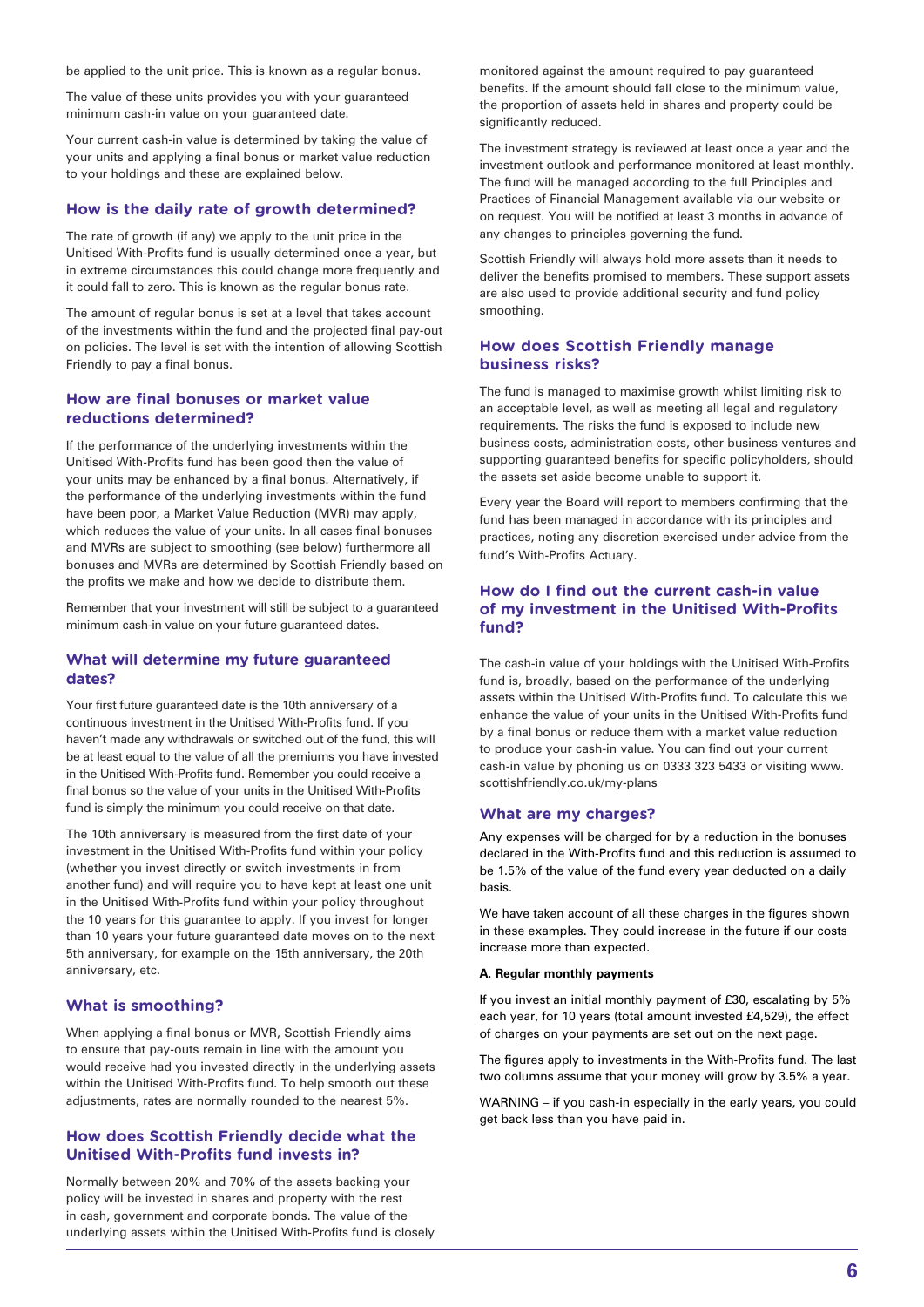| At end<br>of year | <b>Total</b><br>paid in<br>to date | <b>Total actual</b><br>deductions<br>to date | <b>Effect of</b><br>deductions<br>to date | <b>What you</b><br>might get<br>back |
|-------------------|------------------------------------|----------------------------------------------|-------------------------------------------|--------------------------------------|
| 1                 | £360                               | £2                                           | f2                                        | £363                                 |
| $\overline{2}$    | £738                               | £11                                          | £11                                       | £753                                 |
| 3                 | £1,135                             | £26                                          | £26                                       | £1,160                               |
| 4                 | £1,552                             | £47                                          | £49                                       | £1,610                               |
| 5                 | £1,990                             | £75                                          | £79                                       | £2,080                               |
| 10                | £4,529                             | £339                                         | £372                                      | £4,960                               |

### **B. Lump sum**

The effect of charges on your single payment of £2,000 in the same fund, assuming an average rate of growth of 3.5% a year, is set out below.

WARNING – if you cash-in especially in the early years, you could get back less than you have paid in.

| At end<br>of year | Total<br>paid in<br>to date | <b>Total actual</b><br>deductions<br>to date | <b>Effect of</b><br>deductions<br>to date | <b>What you</b><br>might get<br>back |
|-------------------|-----------------------------|----------------------------------------------|-------------------------------------------|--------------------------------------|
| 1                 | £2,000                      | £30                                          | £30                                       | £2,030                               |
| $\overline{2}$    | £2,000                      | £61                                          | £62                                       | £2,070                               |
| 3                 | £2,000                      | £93                                          | f96                                       | £2,120                               |
| $\overline{4}$    | £2,000                      | £126                                         | £132                                      | £2,160                               |
| 5                 | £2,000                      | £159                                         | £170                                      | £2,200                               |
| 10                | £2,000                      | £334                                         | £390                                      | £2,430                               |

## **What are the deductions for?**

The deductions include expenses, charges and any other reductions, including benefits such as life insurance.

The last line in the regular monthly payments table shows that if you withdraw your investment after 10 years, the effect of the total deductions could amount to £372.

Putting it another way, this would have the same effect as bringing the investment growth from 3.5% a year down to 2.0% a year.

The last line in the lump sum payments table shows that if you withdraw your investment after 10 years, the effect of the total deductions could amount to £390.

Putting it another way, this would have the same effect as bringing the investment growth from 3.5% a year down to 2.0% a year.

## **Who looks after my money?**

The Unitised With-Profits fund is managed by Scottish Friendly.

#### **Payment of commission**

Scottish Friendly Assurance Society Limited will pay PMGI Limited (trading as Forces Mutual) commission for introducing the My Sovereign Investment (ISA). The amount will be a percentage of the fund value each year. For example, on a £30 per month investment escalating by 5% each year with an assumed fund growth rate of 3.5% a year, the total commission payable in the first year would be £1.67, in the fifth year £15.73 and in the tenth year £39.05. On a £2,000 lump sum investment with an assumed fund growth rate of 3.5% a year, the total commission payable in the first year would be £17.07, in the fifth year £18.28 and in the tenth year £19.91.

Commission is paid monthly out of the fund charges and is payable for the duration of the policy. These payments do not affect the money paid into your My Sovereign Investment (ISA).

### **Where can I find out more information?**

You can read the Key Information Document and find out more information about this fund at www.forcesmutual.org/money/ my-sovereign-isa/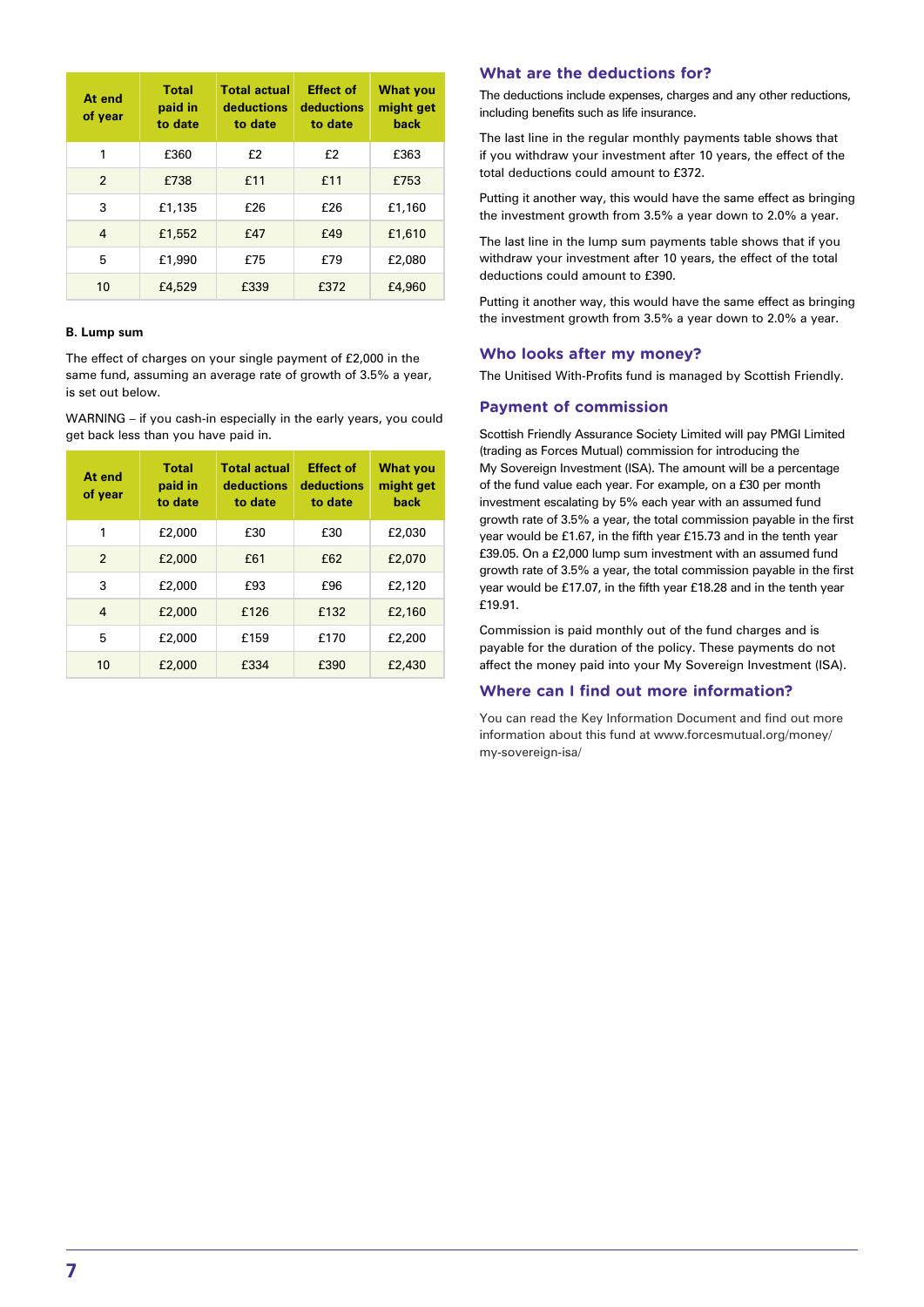## **Further information**

## **Unit prices**

The unit price of the fund available in a My Sovereign Investment policy within a Scottish Friendly ISA is published every day. You can check the current cash-in value of your My Sovereign Investment policy by logging on to our secure website **scottishfriendly.co.uk/my-plans** or by telephoning our Customer Services Team on **0333 323 5433**\*.

## **Cancellation rights**

When you set up a Scottish Friendly ISA within which your My Sovereign Investment policy will be held, you'll receive notice of your right to change your mind and how to cancel within your welcome pack. You'll then have 30 days to cancel your investment and we'll provide instructions letting you know how to do this. If you decide to exercise your right to cancel your policy, you will get back the market value of your investment, which could be more or less than the amount you invested.

After 30 days you will no longer have the right to cancel your policy and you will have to cash it in, which means you could get back more or less than the amount you invested.

If your ISA has been set up within 30 days of the cancellation request then your investment will not be treated as having been paid into an ISA. If your ISA was set up in excess of 30 days of the cancellation request, then your investment will, with the exception of any transfers, be treated as having been paid into an ISA, and your annual ISA subscription limit will therefore be reduced by this amount.

Your right to cancel applies when you set up a Scottish Friendly ISA. If you take out future policies within your Scottish Friendly ISA, you will not have the right to cancel these policies.

## **Withdrawals**

You may make a withdrawal by providing our Customer Services Department with signed confirmation of your instructions. Alternatively you can make a withdrawal online by registering for our online service at **scottishfriendly.co.uk/my-plans**

Withdrawals will be met by cancelling units in your fund(s) according to your instructions.

Payments will be made within four working days of your units being sold.

## **Transfer in**

You can transfer a Scottish Friendly Child Trust Fund into a My Choice policy within a Scottish Friendly ISA on reaching age 18, via the Child Trust Fund Maturity Options Application. Transfers in from an ISA or Child Trust Fund do not count towards your ISA subscription.

If you hold one or more ISAs with another ISA Manager, you can transfer these to Scottish Friendly by asking for our ISA Transfer Application Form. Transfers can only take place in cash and will be invested into a My Prime policy within your Scottish Friendly ISA. Scottish Friendly does not accept transfers into a My Prime policy from a flexible ISA. Child Trust Fund transfers will be invested in a My Choice policy within your Scottish Friendly ISA. Once you have completed the details and returned the form to us, we will provide you with details of your new policy. To find out more, contact us on 0333 323 5433\*.

## **Transfer out**

At your written request, we will transfer your investment to another ISA Manager without the loss of tax relief in line with current ISA rules. Transfer payments will be met by selling units in the fund at the next valuation point following receipt of completed written instructions from your new ISA Manager.

We will pay the proceeds to the new Manager within four working days. If you wish to retain the tax free benefits of your ISA (as opposed to simply withdrawing money), your investment in My Sovereign Investment policy can be transferred to another ISA Manager's Investment ISA, Innovative Finance ISA, Lifetime ISA or Cash ISA.

## **Taxation**

All income and capital gains generated by the funds within your Scottish Friendly ISA are free of UK income tax and capital gains tax. Income allocations will be in the form of interest or dividend distributions. Interest distributions are received net of a 10% Income Tax credit.

The funds in which you invest will receive UK dividend income after the deduction of UK corporation tax.

All references to taxation are to UK taxation and are issued on the basis of Scottish Friendly Asset Managers' understanding of current tax law and practice. The tax treatment of your investment depends on your individual circumstances and the levels and basis of taxation may change in the future.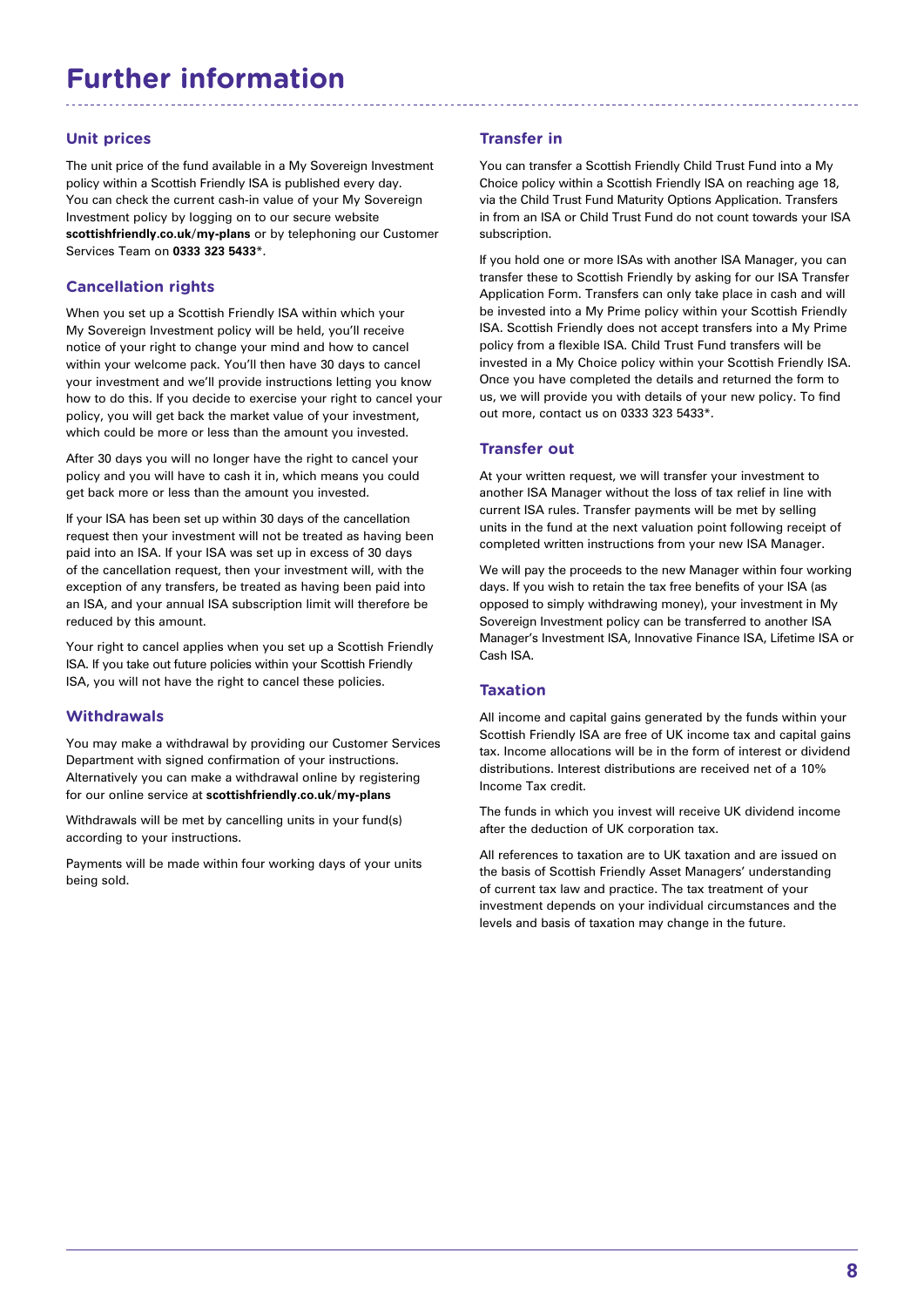## **Money laundering regulations 2019**

Under these regulations, there is a requirement to prove the identity of people who wish to take out a life, pension or investment contract. You may therefore be asked to supply documents as evidence of your identity and/or your address and we may check your identity with a credit checking agency.

## **Solvency II Directive information**

Under this directive, we are required to provide you with a Solvency and Financial Condition Report which you can access via our website at **scottishfriendly.co.uk/about-us/solvency-two**

## **What happens if Scottish Friendly becomes insolvent?**

If you buy a policy within a Scottish Friendly ISA and we cannot pay the full amount due, you may be entitled to compensation under the Financial Services Compensation Scheme.

The maximum level of compensation for claims against firms declared in default is 100% of the claim with no upper limit.

You can get further information from the Financial Services Compensation Scheme at: Financial Services Compensation Scheme, 10th Floor, Beaufort House, 15 St Botolph Street, London EC3A 7QU. Tel 0800 678 1100\*\*. Website: www.fscs.org.uk

#### **How to contact us**

Here are our contact details if you have any queries or require any further information: Scottish Friendly Asset Managers Limited, Galbraith House, 16 Blythswood Square, Glasgow G2 4HJ. Tel: 0333 323 5433\*.

If you would like to receive this Product Guide in large print or braille please contact us on the details shown above above.

## **Your client category**

We are required to categorise our clients to determine the level of detail and information that you will receive. We will treat you as a 'Retail Client' in respect of the services we will provide you, which means that you will benefit from the highest level of consumer protection.

#### **How to complain**

If you wish to complain about any aspect of the service you have received, please contact us. Details can be found in the 'How to contact us' section.

If you are not satisfied with our response to your complaint, you can contact the Financial Ombudsman Service at: Financial Ombudsman Service, Exchange Tower, Harbour Exchange Square, London E14 9SR. Tel: 0800 023 4567\*\* or 0300 123 9123\*. Website: www.financial-ombudsman.org.uk/

Making a complaint won't affect your legal rights.

#### **Language and law**

The contractual terms and conditions and all communications in relation to this plan will be supplied in English.

In legal disputes, the law of Scotland will apply.

This booklet is a brief guide to the key features of the product. Full details are contained in the policy document which is evidence of the legally binding contract between you and Scottish Friendly Assurance Society Limited.

\*Calls cost no more than calls to numbers starting with 01 or 02 and if you are calling from a mobile phone, calls will count towards any inclusive minutes you have rather than being charged separately.

\*\*Free from a UK landline.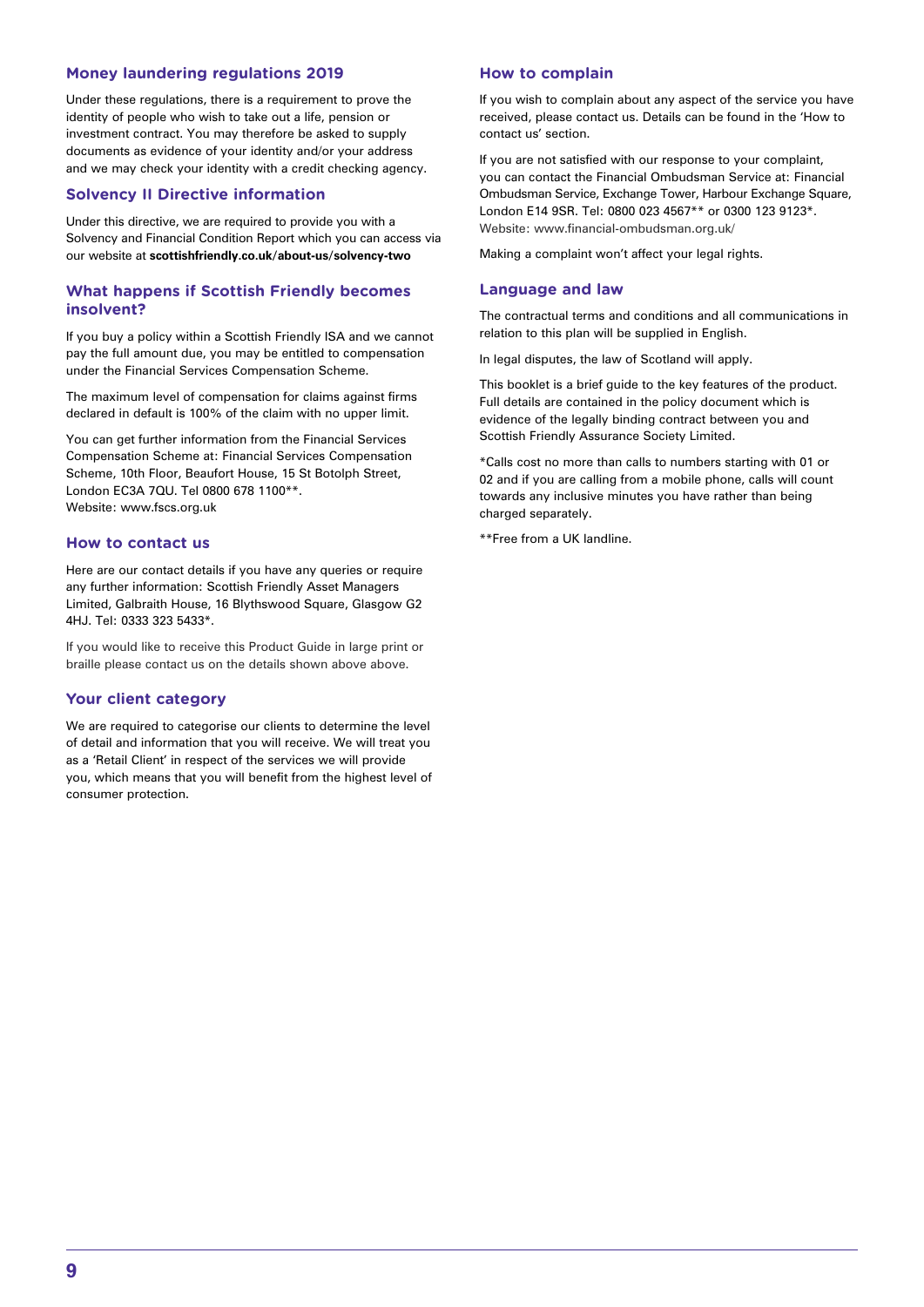## **Scottish Friendly ISA Terms and Conditions**

These Terms, together with the Application Form, form a legal agreement between you and Scottish Friendly Asset Managers Limited (the Account Manager) which sets out how your Individual Savings Account will be operated.

These Terms form the basis of the agreement with you upon which we intend to rely. If you have any questions about these, please contact us.

#### **1. Definitions**

The following words and expressions, when used in these Terms, have the meanings set out beside them:

**Accounts or ISA** – a Scottish Friendly Individual Savings Account governed by these Terms and which is a Stocks and Shares ISA;

**Account Investments** – shares, units and any other investments held in an Account;

**Account Manager or Scottish Friendly** – Scottish Friendly Asset Managers Limited; **Application Form** – a Scottish Friendly ISA application form or transfer application form;

**Associate** – any holding company of the Account Manager or a subsidiary of any such holding company (as defined in the Companies Act 2006);

**Bank** – Lloyds Banking Group plc, having its Head Office at the Mound, Edinburgh, EH1 1YZ, incorporated in Scotland with registered number 95000;

**Business Day** – any day except a Saturday, Sunday, a Bank Holiday in England and other days that the Account Manager is not open for business

**Cash ISA** – a Cash Individual Savings Account managed under the Regulations;

**Civil Partner** – an individual's partner in a civil partnership;

**FCA** – the Financial Conduct Authority;

**Innovative Finance ISA** – an Innovative Finance Individual Savings Account managed under the regulations;

**ISA** – an Individual Savings Account managed under the Regulations;

**Lifetime ISA** – an Individual Savings Account managed under the Regulations; **Policyholder** – the investor in a savings and investment policy as part of a Stocks and Shares ISA:

**Policy** – a savings and investment policy issued by Scottish Friendly Assurance Society Limited:

**Regulations** – the Individual Savings Account Regulations 1998, as from time to time amended and in force;

**Society** – Scottish Friendly Assurance Society Limited, the parent company of the Account Manager;

**Spouse** – an individual's partner in marriage;

**Stocks and Shares ISA** – a Stocks and Shares Individual Savings Account managed under the Regulations;

**Subscription** – a payment, in sterling, to be applied to your Account from your own resources;

**Terms** – these Terms (as amended from time to time), together with the Application Form;

**We, us and our** – the Account Manager, Scottish Friendly Asset Managers Limited;

**Year** – a tax year beginning on 6 April in any calendar year and ending on 5 April in the following year;

You and your - an individual who has opened an Account under these Terms. These Terms will be governed by and construed in accordance with Scottish law.

These Terms will only apply to your Stocks and Shares ISA provided they are not held by a relevant court or viewed by the Financial Conduct Authority to be unfair contract terms or reasonably considered by us to be unfair contract terms. If a term is held, viewed or considered to be unfair it will, as far as possible, still apply but without any part of it which would cause it to be held, viewed or considered unfair.

Reference to any statutory provision or regulation includes any modification or re-enactment.

Any headings and subheadings are not a legally binding part of these Terms. Where appropriate, the words in the singular will include the plural, and the masculine will include the feminine.

#### **2. Account Manager**

- **A.** Scottish Friendly Asset Managers Limited agrees to act as Account Manager for your Account. We do not review your portfolio and we do not give advice about your Account. We are regulated by FCA in the conduct of our investment business.
- **B.** Our address is Scottish Friendly Asset Managers Limited, Galbraith House, 16 Blythswood Square, Glasgow, G2 4HJ.
- **C.** We may assign to any appropriate Associate all of its benefits and obligations under these Terms. You will be notified of any such assignment.
- **D.** We may appoint any person (whether or not an Associate) to advise on or perform any of its functions or responsibilities under these Terms and may provide information about you and your Account to any such person. We will satisfy ourselves that any person to whom we delegate any of our functions or responsibilities under these Terms is competent to carry out those functions or responsibilities.

**E.** We may amend these Terms by writing to you. Any amendments will comply with the Regulations, principles and the rules of the FCA in particular the principles of Treating Customers Fairly. You will receive at least 3 months' notice of any change with an explanation of why the change is necessary and its potential impact on you. You will also be reminded of your right to transfer or end your policy before the change is implemented.

#### **3. Application to open an Account**

- **A.** An application to open an Account must be made in writing or through our website on an Application Form. Subject to the Regulations, your Account will be managed in accordance with your directions set out in your Application Form and any subsequent instructions provided by you.
- **B.** These Terms will come into force when the Policy document is issued and your first payment is successfully collected. On acceptance, each new Account will be designated by us as a Stocks and Shares ISA. You can only subscribe to one Stocks and Shares ISA in any one Year. We reserve the right to reject any application.
- **C.** All payments into your ISA must be from your own funds, and we reserve the right to satisfy ourselves of this.
- **D.** You may invest one or more lump sums in your Account during the Year. In addition, or alternatively, when provided in the Application Form you may make regular contributions by Direct Debit under a monthly payment plan. You must submit with your Application Form a Direct Debit Instruction to a bank or building society in your own name.
- **E.** You will be sent an acknowledgement when you make a lump sum contribution or set up a monthly payment plan. This will be sent to you on the day following your application being accepted by us.
- **F.** Unless part of a transfer application, your application covers the current Year and each subsequent Year until we receive no subscription for one full Year.

#### **4. Minimum Subscription**

#### **A. Lump sums**

The minimum initial investment is as specified in the Application Form. Additional lump sum contributions are subject to the minimum specified in the Application Form. You may direct additional lump sums to be paid into a separate Policy as part of your Account Investments at the point of payment along with your investment instructions.

#### **B. Monthly payment plans**

The minimum monthly contribution is as specified in the Application Form.

- C. Monthly Direct Debits will normally be collected on the date you specify each month and invested by us on the next dealing day for contributions under investment plans. If your application and Direct Debit Instructions are received 10 working days before the payment date you specified, your first monthly payment will be collected by Direct Debit on the date you specified, otherwise it will be collected on the date you specified of the following month.
- D. You may direct additional regular contributions to be paid into a separate Policy as part of your Account Investments at the point of setting up an additional regular contribution with your investment instructions.
- E. There is no limit to the number of policies you may hold in your Account provided your overall contributions remain within the ISA annual allowance for the Year in which you are paying and provided your contributions meet the minimum requirements of each individual Policy.
- F. We reserve the right to reduce or waive the minimum subscription.

#### **Direct Debit Guarantee**



This Guarantee is offered by all banks and building societies that accept instructions to pay Direct Debits. If there are any changes to the amount, date or frequency of your Direct Debit Scottish Friendly will notify you five working days in advance of your account being debited or as otherwise agreed. If you request Scottish Friendly to collect a payment, confirmation of the amount and date will be given to you at the time of the request. If an error is made in the payment of your Direct Debit by Scottish Friendly or your bank or building society, you are entitled to a full and immediate refund of the amount paid from your bank or building society. If you receive a refund you are not entitled to, you must pay it back when Scottish Friendly asks you to.

You can cancel a Direct Debit at any time by simply contacting your bank or building society. Written confirmation may be required. Please also notify us.

#### **5. Maximum Subscription**

The maximum you can invest in a Stocks and Shares ISA in any Year is £20,000 minus anything you have paid into a Cash ISA, Innovative Finance ISA or Lifetime ISA in that Year.

#### **6. Cancellation**

You do NOT have the right to cancel your Account once it has been set up or when you take out any future Policies that are held within it. You should note that whilst some of the Account Investments give the right to cancel, exercising this right will cause the market value of your investment to be returned to you, which could be more or less than you invested, and this will be treated as a full withdrawal from your Account.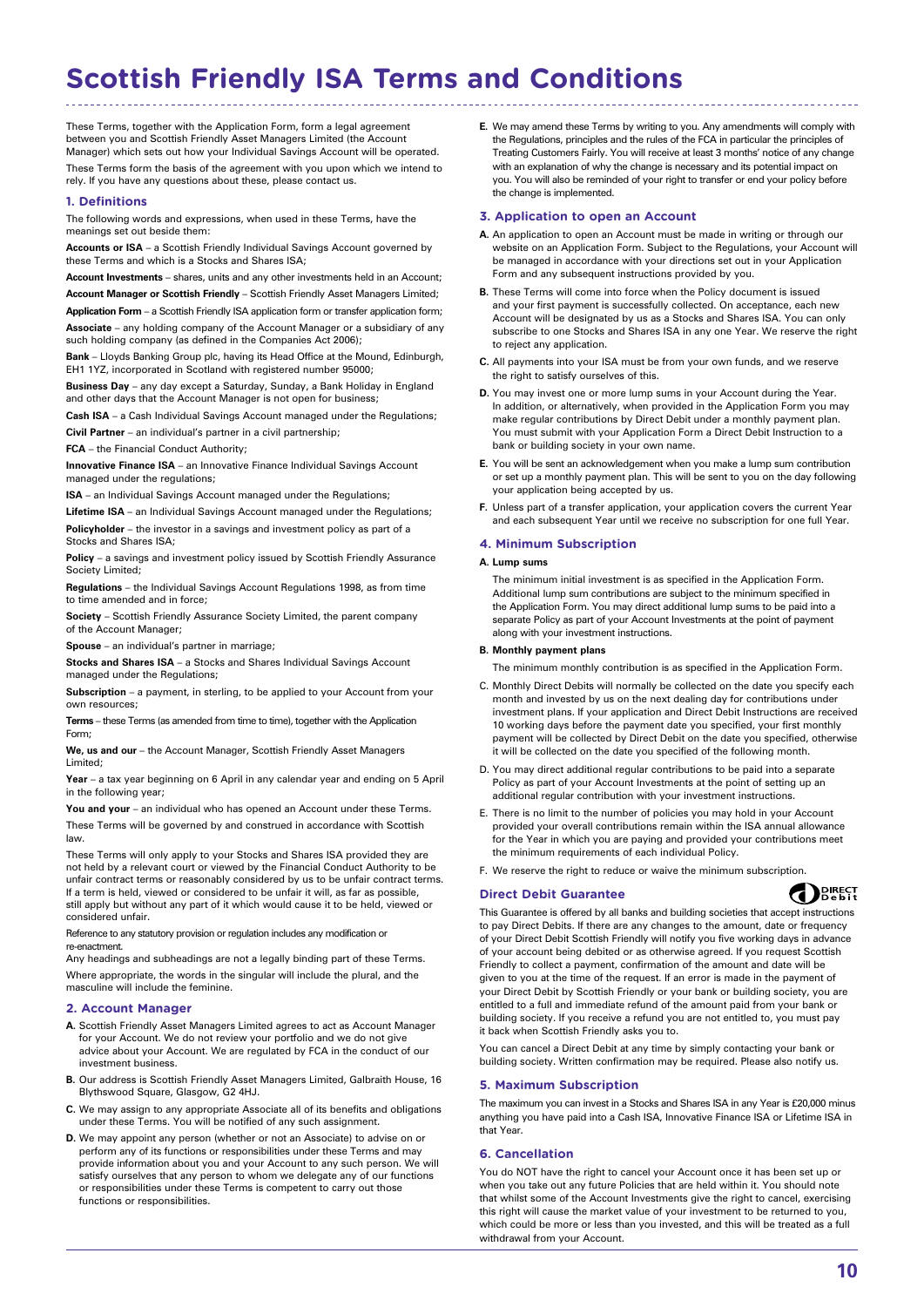#### **7. Investment Objective**

The investment objective of your Account will correspond to the qualifying investments specified in your Application Form (either online or on paper) and noted in your personalised illustration which is issued to you on completion of your application.

#### **8. Account Investments**

- **A.** Your Account includes your Account Investments and any cash balances, all income and other rights, and the benefit of any tax relief in respect of such investments.
- **B.** Your cash contributions and any other cash held under your Account will be deposited, pending investment.
- **C.** We will automatically reinvest all income in respect of Account Investments net of any tax liability.

#### **9. Title**

- **A.** The Account Investments will be beneficially owned by you at all times, including any policies held within your Account. Note that the assets within any policies will be beneficially owned by the issuing life company.
- **B.** We will not lend Account Investments or the title documents to a third party and will not borrow against the security of Account Investments or such documents.

#### **10. Taxation**

We will make all necessary claims for tax relief relating to your Account. The fund in which you invest will receive UK dividend income (if any) net of corporation tax.

#### **11. Statements**

We will send you a statement twice a year showing the value of your ISA and details of all transactions in your Account since the previous statement. The statements will not include a measure of performance. We may produce a consolidated statement if you have more than one Account.

#### **12. Withdrawals**

- **A.** You may withdraw some or all of your money by writing to us or by making a withdrawal online at **scottishfriendly.co.uk/my-plans**
- **B.** Withdrawals will be met by selling Account Investments at the next valuation point following receipt of your instructions. Unless you give us instructions with your withdrawal request, we will have discretion to choose which Account Investments to sell.
- **C.** The amount to be withdrawn will be paid to you within four business days following receipt of cleared funds resulting from the sales of Account Investments.
- **D.** We may deduct from the withdrawal amount any sums due to it.
- **E.** Where you make a withdrawal in any Year, your annual allowance will not be affected. This means if you reinvest a withdrawal in the same Year, it will count as a new Subscription in the Year.

#### **13. Charges**

- **A.** Management fees and charges for the Scottish Friendly ISA are deducted from your investments according to the terms set out in the Product Guide.
- **B.** We reserve the right to discount or waive any charges.
- **C.** We may increase charges but only after giving you three months' written notice including an explanation of why the charges have been increased and the potential impact on your investment. You will also be reminded of your right to transfer or end your policy before the charge is applied.
- **D.** We shall be entitled to deduct and retain all charges payable under these Terms and may apply any cash or sell any Account Investments to pay such charges or to pay any tax liabilities under your Account.

#### **14. Termination**

- **A.** You may terminate your Account by writing to us or online at **scottishfriendly.co.uk/my-plans** which will be effective on receipt but will not affect transactions already initiated.
- **B.** We may terminate your Account if you breach a material obligation under these Terms and Conditions, or you fail to take reasonable action within a reasonable time to remedy that breach, by giving you one month's notice in writing. If it becomes impractical or impossible to comply with the Regulations, we may terminate your Account immediately, in which case you will be notified in writing.
- **C.** When an Account is terminated, we will sell the Account Investments and pay you the proceeds together with any cash balance held in the Account (or on your written request will transfer the proceeds to another ISA manager). Interest will not be paid on any cash balance if you have given notice of termination since the last monthly interest payment date. We may deduct any charges or other amounts due, any tax liabilities under the Account, and any additional expenses incurred in terminating the Account.
- **D.** Your Account ceases to be exempt from tax on your death and will terminate. On notification of death, we will sell the Account Investments and hold the proceeds on deposit in sterling (earning interest). We may make deductions as provided in paragraph c) above. Upon receipt of the grant of probate or appropriate legal confirmation and a copy of the death certificate, we will transfer the cash balance of your Account to your personal representatives. These Terms are binding on your personal representatives. We may at our discretion accept

or reject instructions received from your personal representatives.

**E.** On death the value of your ISA may transfer as an additional ISA subscription to your Spouse or Civil Partner. This additional ISA subscription can be used within 3 years of the date of your death or, if later, 180 days after the end

of completion of the administration of your estate. It can be invested with Scottish Friendly or directly with another ISA provider. Should your Spouse or Civil Partner wish to subscribe to a Scottish Friendly ISA in using this one off subscription it must be made in cash or cash transfer and they should contact Scottish Friendly at the address provided.

#### **15. Void Accounts**

Your Account will be managed in accordance with the Regulations, which take precedence over these Terms. We will notify you if, as a result of any failure to comply with the Regulations, your Account is or becomes void. When an Account is void, we will sell the Account Investments and pay you the proceeds together with any cash balance held in the Account. We may deduct any charges or other amounts due to us, any tax liabilities under the Account, and any additional expenses incurred in terminating the Account.

#### **16. Transfer to New Account Manager**

- **A.** You may instruct us to transfer to another approved account manager, within such time as shall be agreed, either (i) the whole of your Account, or (ii) part of your Account ('a partial transfer'), subject to and in accordance with the Regulations. Only cash may be transferred, and we will convert Account Investments into cash after receiving your instructions. We may deduct from the transfer any sums due to it.
- **B.** In the case of a partial transfer, that is a transfer of part of the realised Account Investments and cash held in an ISA or, where there is more than one ISA, all of the realised Account Investments and cash held under a particular ISA, the transfer shall not include any Subscriptions to the Account during the Year of transfer nor the value of any gains or other proceeds relating to the investment of such Subscriptions.
- **C.** A partial transfer involving the transfer of part of the realised Account Investments and cash held in an ISA must represent all Subscriptions to the ISA and any gains or other proceeds relating to the investment of such Subscriptions for one or more complete Years.
- **D.** Also in the case of a partial transfer, the Account Investments remaining after the transfer must, unless otherwise permitted by the Manager, have a minimum value of £300 (failing which we may treat your instruction as an instruction to transfer the whole Account).

#### **17. Information for the Account Manager**

You must provide us with all information which we reasonably request for the purposes of the Account and, in particular, you must immediately inform us in writing of any change of tax status or other material change in circumstance.

#### **18. Notices and Instructions**

- **A.** Notices and instructions to us should be in writing and signed by you or presented to us through our secure website **scottishfriendly.co.uk/my-plans**. Notices and instructions sent by facsimile will be accepted.
- **B.** Notices and other documents to be given to you will be posted to your last registered address for your Account and will be considered received by you two days after posting. Alternatively if you have registered for online access you will be emailed that your notice is available to view once you log in to our secure website **scottishfriendly.co.uk/my-plans**. Such notices will be considered to have been received by you immediately after your email notification has been sent.
- **C.** We are entitled to treat as valid instructions given by you or on your behalf even if that is not the case because of the wrongdoing of another person, unless that other person is an employee or agent of the Account Manager.

#### **19. Liability**

- **A.** You reimburse us against all liabilities incurred by us in connection with your Account, other than liabilities caused as a direct result of our negligence, knowing default, or breach of the rules of FCA or of these Terms.
- **B.** We are liable for our negligence, knowing default, and for any breach of the rules of FCA or of these Terms. We are not liable for any loss caused through a fall in value of Account Investments.
- **C.** We accept no responsibility for your Account until cleared funds are received, nor for any loss or delay caused in the payment of funds to us.
- **D.** For the purposes of this paragraph 19, references to you include your personal representatives, and references to the Account Manager includes its nominees.

#### **20. Complaints**

We have established procedures in accordance with FCA's requirements for the consideration of complaints. Details of those procedures and of your rights to compensation if we are unable to meet our liabilities to you are available from us on request. In addition, if your complaint is not dealt with to your satisfaction, you can write to the Financial Ombudsman Service; see page 8 for details. This will not affect your right to take legal action.

#### **21. Compensation Rights**

If Scottish Friendly is unable to meet its liabilities, compensation may be payable by the Financial Services Compensation Scheme. The maximum level of compensation for claims against firms declared in default is 100% of the claim with no upper limit. Further information on the Scheme can be obtained from the Financial Services Compensation Scheme. Tel: 0800 678 1100. **fscs.org.uk**

The following additional Policy conditions apply to any My Sovereign Investment Policy held within a Scottish Friendly ISA.

#### **Additional Definitions**

The following words and expressions, when used in these additional Terms, have the meanings set out beside them:

**Final Bonus** – an additional value which may be paid into the value of a Policy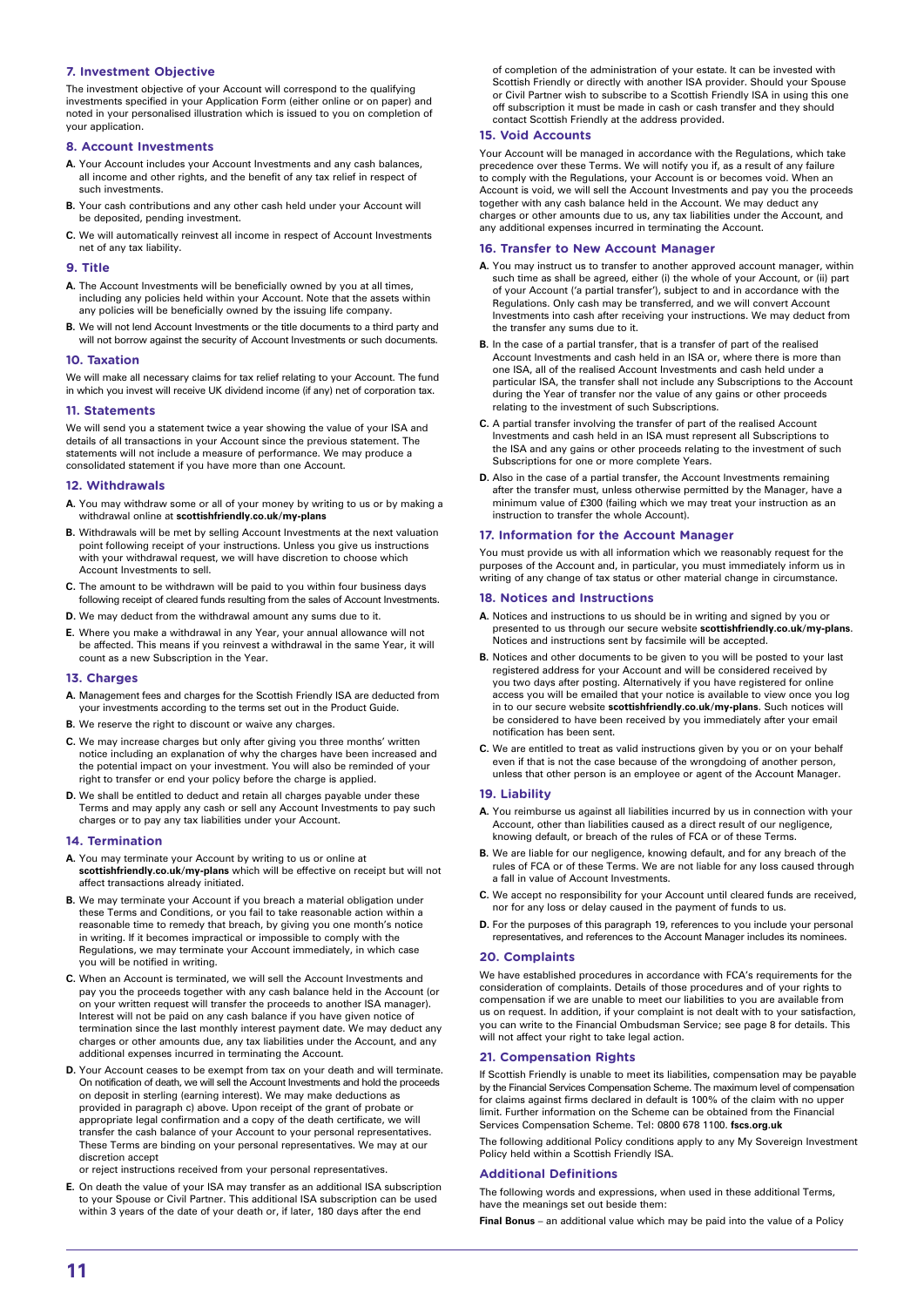## **Additional terms and conditions for the My Sovereign Investment Policy held within the Scottish Friendly ISA**

at the discretion of Scottish Friendly Assurance Society Limited

**Policy Schedule** – Documentation issued by the Society detailing the individual characteristics of the Policy.

**Regular Bonus** – an additional value which may be paid by increasing the Unit Price of Units held in the Policy at the discretion of Scottish Friendly Assurance Society Limited

#### **Rules** – the rules of the Society

**Units** – the expression of value purchased and sold by Policyholders when they respectively invest premiums or redeem value from their Account.

**Unit Price** – the value given to an individual Unit and the price at which it may be bought or sold.

#### **L.1 The Policy**

- **A.** The Policy is a recurrent single premium unitised whole of life assurance contract issued by Scottish Friendly Assurance Society Limited ('The Society') on your life alone and is subject to these Policy Conditions.
- **B.** Whilst the Policy remains in force and subject to such conditions as the Society may from time to time determine, additional premiums of not less than such minimum amount as the Society shall from time to time determine may be paid by the Policyholder.
- **C.** The investment content of each additional premium will be specified by the Society and units will be allocated as in Condition L.5.
- **D.** This Policy may only be held as part of a qualifying investment for an ISA and the Policy shall cease if it ceases to be held within an ISA.
- **E.** The Policy, the rights conferred by the Policy or any share or interest in the Policy or rights respectively, other than the cash proceeds when the Policy is cashed in or through a withdrawal cannot be transferred to you.
- **F.** The Policy, the rights conferred by the Policy and any share or interest in the Policy or rights respectively, are not capable of assignment or assignation.
- **G.** The Policy may be cancelled by the Policyholder within 30 days of the issue of the Policy Schedule. The full value of any investment in that period shall be refunded to the Policyholder through a withdrawal from their Scottish Friendly ISA.

#### **L.2 Unitised With-Profits fund**

- **A.** The Society will maintain a Unitised With-Profits fund for the purpose of determining the benefits payable under this and certain other Policies.
- **B.** The Unitised With-Profits fund will represent part of the Ordinary Assurance Fund of the Society and will be divided into Accumulation Units and other Units as the Society may from time to time determine. Units will be of equal value
- **C.** The benefit under this Policy will be specified in terms of Units, which will be allocated to the Policy as described in the Policy Schedule. Such allocation will be made purely for the purposes of calculating the benefit and does not affect the ownership of the assets of the fund, which remain the absolute property of the Society.
- **D.** The investment of the fund will be at the discretion of the Society, which may reinsure the fund in whole or in part and may at its discretion introduce alternative funds from time to time to which benefits may be linked.
- **E.** No Units will be created in the Unitised With-Profits fund unless assets equivalent to such Units are added at the same time to the fund. No assets will be withdrawn from the funds except for the purpose of meeting the charges described in Condition 13 or for the purpose of reinvestment, unless at the same time Units equivalent to the assets withdrawn are cancelled.
- **F.** The income from the Unitised With-Profits fund will be credited to that fund.
- **G.** For the purposes of the Policy, any investment within the Unitised With-Profits fund shall be eligible for Regular Bonus and Final Bonus additions as declared by the Society for this particular fund.
- **H.** The Policy is eligible only as regards Units of the Unitised With-Profits fund allocated to it, to participate in the profits of the Ordinary Branch of the Society in accordance with the Rules from time to time of the Society.
- **I.** The assets of the Unitised With-Profits fund shall not be separately identifiable from the remainder of the assets of the long-term business of the Society.

#### **L.3 Charges against the fund**

The Society will be entitled to deduct from the funds at each valuation such amounts as shall be determined by the Society in respect of:

- **A.** expenses, taxes, duties and other charges incurred in acquiring, managing, valuing and disposing of assets;
- **B.** any tax due on the income from the assets of the fund and on capital gains in respect of the assets of the fund;
- **C.** interest on any money borrowed for the account of the fund;
- **D.** any expenses, taxes, duties and other charges incurred in connection with the fund and not previously taken into account;
- **E.** an appropriate part of any tax, levy or other charge on the Society.

#### **L.4 Unit Prices of fund**

**A.** The Unit Price of the Unitised With-Profits fund is increased by way of Regular Bonus addition at such daily rate of interest (if any) as the Society shall determine in its absolute discretion and then rounded by not more than one tenth of a penny.

- **B.** The Unit Price of the Unitised With-Profits fund shall be the price at which the Society allocates Units to the ISA Policy and at which Units shall be cancelled by the Society.
- **C.** All rounding reductions to unit prices and any other reductions will accrue to the Society.
- **D.** Units of the Unitised With-Profits fund may be consolidated or subdivided at any time at the discretion of the Society.
- **E.** Where units of the funds are cancelled, the value of the units so cancelled may be subject to increase by way of further bonus additions (i.e. Final Bonus in the case of the Unitised With-Profits fund) at the discretion of the Society of such amount as the Society shall determine.

#### **L.5 Allocation and cancellation of Units**

- **A.** The number of Units initially attributed to this Policy has been calculated by reference to the Unit Price calculated on the day the initial investment was deemed to have been received by the Society. The Units attributed to this Policy on payment of an additional premium shall be increased by the number of Units calculated by dividing the percentage of the investment allocated to Units (as determined by the Society) by the Unit Price calculated on the day the additional premium is deemed to have been received by the Society.
- **B.** In the event of the subdivision of all Units in a fund, there shall be allocated to the Policy a number of Units which shall represent as a proportion of the total Units in the fund following such subdivision the number of Units in the fund attributed to the Policy prior to such subdivision.
- **C.** Units shall be cancelled at the Unit Price calculated at the next valuation point following receipt of the appropriate form or verified electronic instruction at the Society's Head Office.

#### **L.6 Market Value Reduction (MVR) (Unitised With-Profits fund only)**

- **A.** If the Policyholder instructs the Society to cancel some or all of the Units of the Unitised With-Profits fund allocated to the Policy, the Society may make a deduction, known as the Market Value Reduction (MVR), from the value of the Units cancelled. The amount of any deduction to be made shall be determined by the Society with reference to the Society's overall bonus philosophy and in particular, taking account of the reasonable expectations of all its Policyholders.
- **B.** Where Units are cancelled to meet a death claim under Policy Condition L.7 or where Units are cancelled on the 10th anniversary from commencement of a continual investment in the With-Profits fund through My Sovereign Investment Policy or the 5th anniversary of that date thereafter, then the Policyholder shall be entitled to a value which is at least equal to the value of the Units cancelled.

#### **L.7 Death benefit**

The death benefit under the policy shall be 101% of the value of the Units attributed to the Policy at the date of written notification of the death subject to any special factor specified in the Policy Schedule or any authorised endorsement thereto. Units allocated to the Policy shall be cancelled at the next Unit Price calculated following receipt of written notification of death by the Society.

#### **L.8 General**

- **A.** By making the first Subscription and issue of the Policy, the Policyholder, as detailed in the Policy Schedule, becomes a member of the Society under Rule 2 of the Society.
- **B.** If at any time during the life of the Policy, as a result of legislation or otherwise, it becomes impracticable or impossible to give full effect to the Policy Conditions or if the basis of taxation applicable to the Society or the Policy is altered, the Society will make such alterations in the Policy Conditions as the Society deems appropriate in the circumstances. The Society will aim to give at least 3 months' notice to any change but reserves the right to give less notice if such changes are a result of immediate regulatory or legislative changes.
- **C.** If the Society is required by statute to pay any sum to any Government agency on behalf of the Policyholder, the Society will cancel Units equal in value to such amounts as may be required.